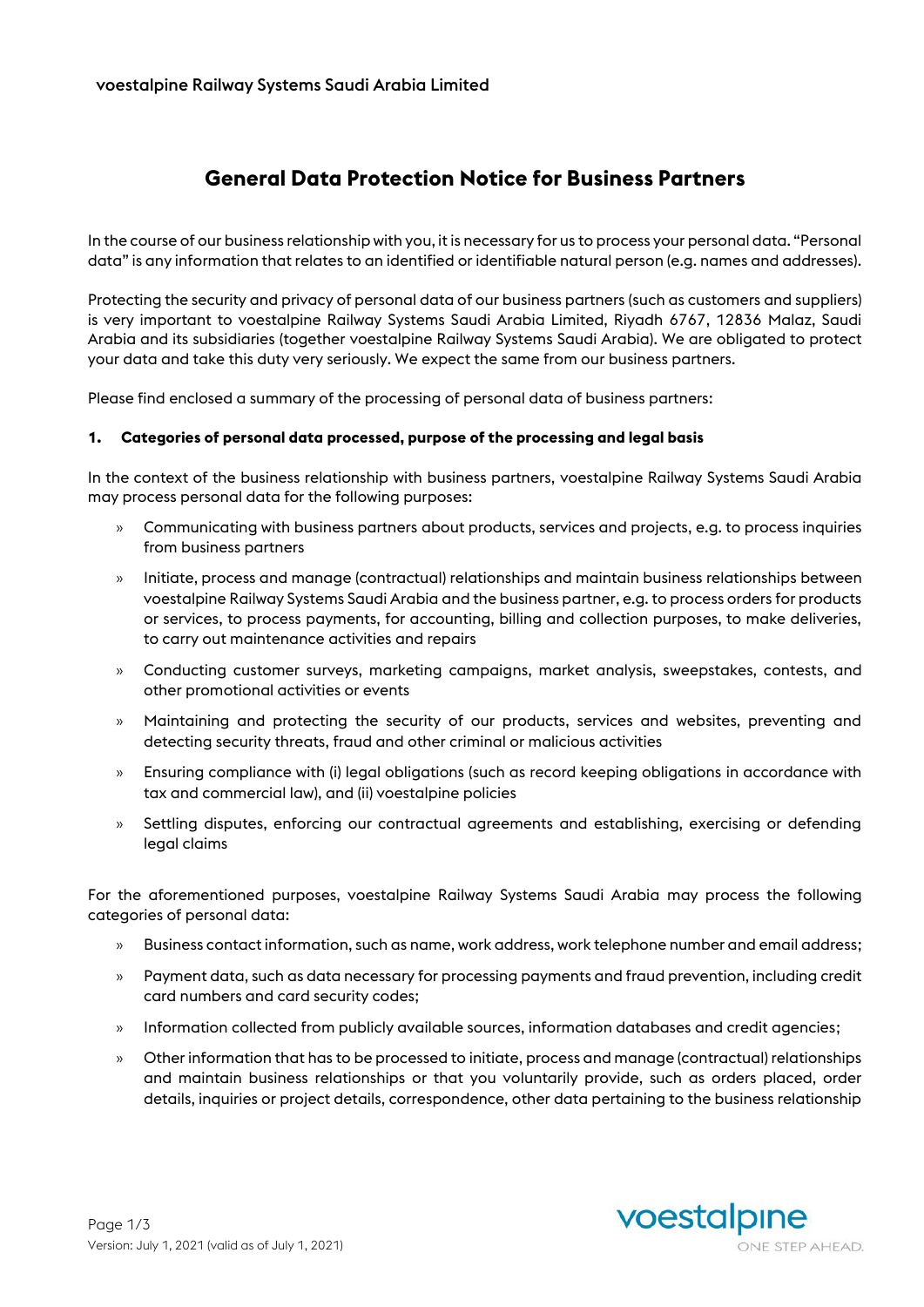The processing of personal data is necessary to meet the aforementioned purposes including the performance of a contractual relationship or a pre-contractual activity with the business partner.

Unless indicated otherwise, the legal basis for the processing of personal data is Article 6 (1) (a) (if consent has been given) or Article 6 (1) (b) or (f) of the General Data Protection Regulation (GDPR).

- » processing is necessary for the performance of a contract to which the data subject is party or for precontractual measures;
- » processing is necessary for the purposes of the legitimate interests pursued by the controller or by a third party;

If aforementioned personal data is not provided or is insufficient or if voestalpine Railway Systems Saudi Arabia cannot collect the respective personal data the purposes described may not be met or the received inquiry/inquiries could not be processed. Note that this would not be considered failure to fulfill our obligations under a contract.

### **2. Transfer and disclosure of personal data**

If legally permitted to do so, voestalpine Railway Systems Saudi Arabia may transfer personal data to other voestalpine Group companies [\(www.voestalpine.com/locations\)](http://www.voestalpine.com/locations) or courts, authorities, attorneys, or other business partners (for example shipping and logistics partners for executing and processing orders).

Furthermore voestalpine Railway Systems Saudi Arabia engages processors (service providers) to process personal data (within the scope of an IT support contract, for example). These processors are contractually bound to act in compliance with applicable data protection regulations.

Recipients of personal data may be located in countries outside of the European Union ("third countries"), in which applicable laws do not offer the same level of data protection as the laws of the respective individual's home country. In this case, according to the legal requirements personal data is only transferred if the European Commission has adopted an adequacy decision for the third country, if adequate safeguards have been agreed (e.g[. EU Standard Contractual Clauses](https://ec.europa.eu/info/law/law-topic/data-protection/data-transfers-outside-eu/model-contracts-transfer-personal-data-third-countries_en) were concluded), the recipient participates in an approved certification system, binding corporate rules are implemented in accordance with Art. 47 of the General Data Protection Regulation or there is a derogation for specific situations in accordance with Art. 49 of the General Data Protection Regulation (e.g. because you explicitly consented to the proposed transfer, after having been informed of the possible risks of such transfers for the data subject due to the absence of an adequacy decision and appropriate safeguards). Further information and a copy of the implemented measures can be obtained from the contact listed under 6.

### **3. Retention periods**

Unless explicitly indicated otherwise at the time of the collection of your personal data (e.g. in a declaration of consent), your personal data will be erased if the retention of the personal data is no longer necessary to fulfill the purposes for which they were collected and if no statutory retention obligations (such as tax or commercial law) or establishment, exercise or defence of legal claims require us to further retain the data.